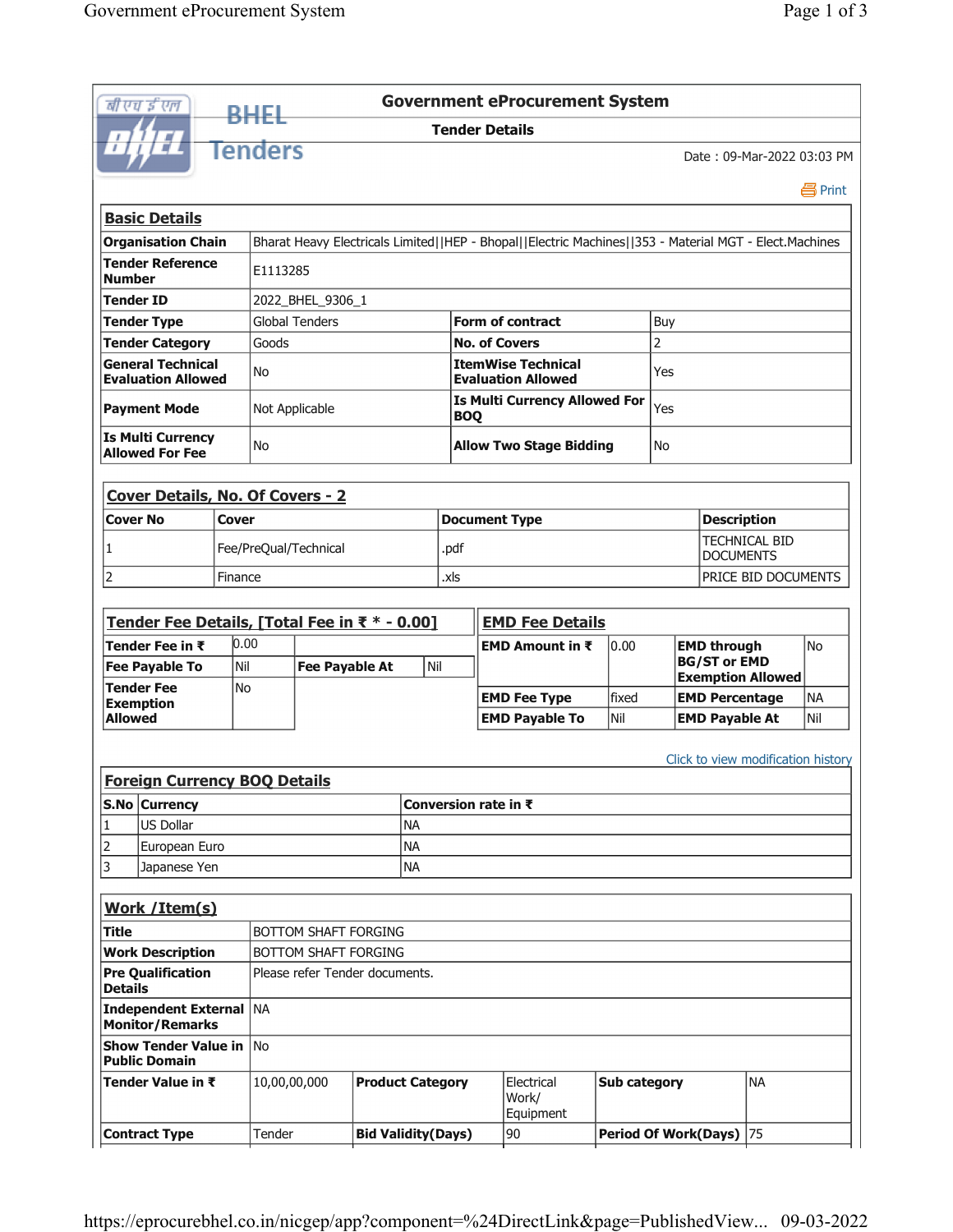| Location                                        |                 | BLOCK-2, MEX,<br><b>BHEL BHOPAL</b> |                            | Pincode                     |                                            | 462022               | <b>Pre Bid Meeting Place NA</b>             |                                          |                                    |                                     |                                 |  |  |  |
|-------------------------------------------------|-----------------|-------------------------------------|----------------------------|-----------------------------|--------------------------------------------|----------------------|---------------------------------------------|------------------------------------------|------------------------------------|-------------------------------------|---------------------------------|--|--|--|
| <b>Pre Bid Meeting</b><br><b>Address</b>        |                 | <b>NA</b>                           |                            | <b>Pre Bid Meeting Date</b> |                                            |                      | <b>NA</b>                                   | <b>Bid Opening Place</b>                 |                                    | BLOCK-2, MEX,<br><b>BHEL BHOPAL</b> |                                 |  |  |  |
| <b>Should Allow NDA</b><br><b>Tender</b>        |                 |                                     | <b>No</b>                  |                             | <b>Allow Preferential</b><br><b>Bidder</b> |                      |                                             | <b>No</b>                                |                                    |                                     |                                 |  |  |  |
| <b>Critical Dates</b>                           |                 |                                     |                            |                             |                                            |                      |                                             |                                          |                                    |                                     |                                 |  |  |  |
| Publish Date                                    |                 |                                     |                            |                             |                                            | 09-Mar-2022 04:00 PM |                                             | <b>Bid Opening Date</b>                  |                                    |                                     | 08-Apr-2022 03:05 PM            |  |  |  |
| Document Download / Sale Start<br>Date          |                 |                                     |                            | 09-Mar-2022 04:05 PM        |                                            |                      | <b>Document Download / Sale End</b><br>Date |                                          |                                    |                                     | 08-Apr-2022 03:00 PM            |  |  |  |
| <b>Clarification Start Date</b>                 |                 |                                     |                            | <b>NA</b>                   |                                            |                      |                                             | <b>Clarification End Date</b>            |                                    | <b>NA</b>                           |                                 |  |  |  |
| <b>Bid Submission Start Date</b>                |                 |                                     |                            | 09-Mar-2022 04:10 PM        |                                            |                      |                                             | <b>Bid Submission End Date</b>           |                                    |                                     | 08-Apr-2022 03:00 PM            |  |  |  |
|                                                 |                 |                                     |                            |                             |                                            |                      |                                             |                                          |                                    |                                     |                                 |  |  |  |
| <b>Tender Documents</b><br>NIT                  |                 |                                     |                            |                             |                                            |                      |                                             |                                          |                                    |                                     |                                 |  |  |  |
| <b>Document</b>                                 |                 |                                     | <b>S.No Document Name</b>  |                             |                                            |                      |                                             | <b>Description</b>                       |                                    |                                     | <b>Document</b><br>Size (in KB) |  |  |  |
|                                                 | l1.             |                                     | Tendernotice_1.pdf         |                             |                                            |                      | E1113285                                    |                                          |                                    |                                     | 160.46                          |  |  |  |
| <b>Work Item</b><br><b>Documents</b>            |                 |                                     | <b>S.No Document Type</b>  |                             |                                            | <b>Document Name</b> |                                             |                                          | <b>Description</b>                 |                                     | <b>Document</b><br>Size (in KB) |  |  |  |
|                                                 | 1               |                                     | Tender Documents           |                             | technicalbiddocuments.pdf                  |                      |                                             | <b>TECHNICAL BID</b><br><b>DOCUMENTS</b> |                                    |                                     | 10351.44                        |  |  |  |
|                                                 | 2               | <b>BOQ</b>                          |                            |                             |                                            | BOQ_9787.xls         |                                             |                                          | PRICE BID BOQ                      |                                     | 307.00                          |  |  |  |
| <b>Bid Openers List</b><br>S.No                 |                 |                                     | <b>Bid Opener Login Id</b> |                             |                                            |                      |                                             | <b>Bid Opener Name</b>                   |                                    | <b>Certificate Name</b>             |                                 |  |  |  |
| 1.                                              |                 |                                     | adarshkc@bhel.in           |                             |                                            |                      |                                             | ADARSH KUMAR CHOWDHARY                   |                                    | ADARSH KUMAR<br><b>CHOWDHARY</b>    |                                 |  |  |  |
| 2.                                              | sksinha@bhel.in |                                     |                            |                             |                                            |                      |                                             | SAURABH KUMAR SINHA                      |                                    | SAURABH KUMAR SINHA                 |                                 |  |  |  |
| ß.                                              |                 |                                     | vkrathour@bhel.in          |                             |                                            |                      |                                             | Vijay Kumar Rathour                      | SHRI VIJAY KUMAR<br><b>RATHOUR</b> |                                     |                                 |  |  |  |
| 4.                                              |                 |                                     | vikramjain@bhel.in         |                             | Vikram Jain                                |                      |                                             |                                          |                                    |                                     | <b>SHRI VIKRAM JAIN</b>         |  |  |  |
|                                                 |                 |                                     |                            |                             |                                            |                      |                                             |                                          |                                    |                                     |                                 |  |  |  |
| <b>GeMARPTS Details</b><br><b>GeMARPTS ID</b>   |                 |                                     |                            | 9VULCTQE6733                |                                            |                      |                                             |                                          |                                    |                                     |                                 |  |  |  |
| <b>Description</b>                              |                 |                                     |                            | VALIDATION                  |                                            |                      |                                             |                                          |                                    |                                     |                                 |  |  |  |
| <b>Report Initiated On</b>                      |                 | 09-Mar-2022                         |                            |                             |                                            |                      |                                             |                                          |                                    |                                     |                                 |  |  |  |
| <b>Valid Until</b>                              |                 |                                     |                            |                             | 08-Apr-2022                                |                      |                                             |                                          |                                    |                                     |                                 |  |  |  |
| <b>Tender Properties</b>                        |                 |                                     |                            |                             |                                            |                      |                                             |                                          |                                    |                                     |                                 |  |  |  |
| <b>Auto Tendering</b><br><b>Process allowed</b> |                 |                                     | <b>No</b>                  |                             |                                            |                      | <b>Show Technical bid status</b>            |                                          |                                    |                                     | Yes                             |  |  |  |
| <b>Show Finance bid</b><br>status               |                 |                                     | Yes                        |                             |                                            |                      |                                             | <b>Show Bids Details</b>                 | Yes                                |                                     |                                 |  |  |  |
| BoQ Comparative Chart<br>lmodel                 |                 |                                     | Normal                     |                             |                                            |                      |                                             | BoQ Compartive chart decimal places      | 2                                  |                                     |                                 |  |  |  |
| BoQ Comparative Chart<br>Rank Type              |                 |                                     |                            |                             |                                            |                      |                                             | Form Based BoQ                           | N <sub>o</sub>                     |                                     |                                 |  |  |  |
|                                                 |                 |                                     |                            |                             |                                            |                      |                                             |                                          |                                    |                                     |                                 |  |  |  |
| <b>Tender Inviting Authority</b><br><b>Name</b> |                 |                                     |                            |                             |                                            |                      |                                             |                                          |                                    |                                     |                                 |  |  |  |
|                                                 |                 |                                     | A.Chatterjee               |                             |                                            |                      |                                             |                                          |                                    |                                     |                                 |  |  |  |